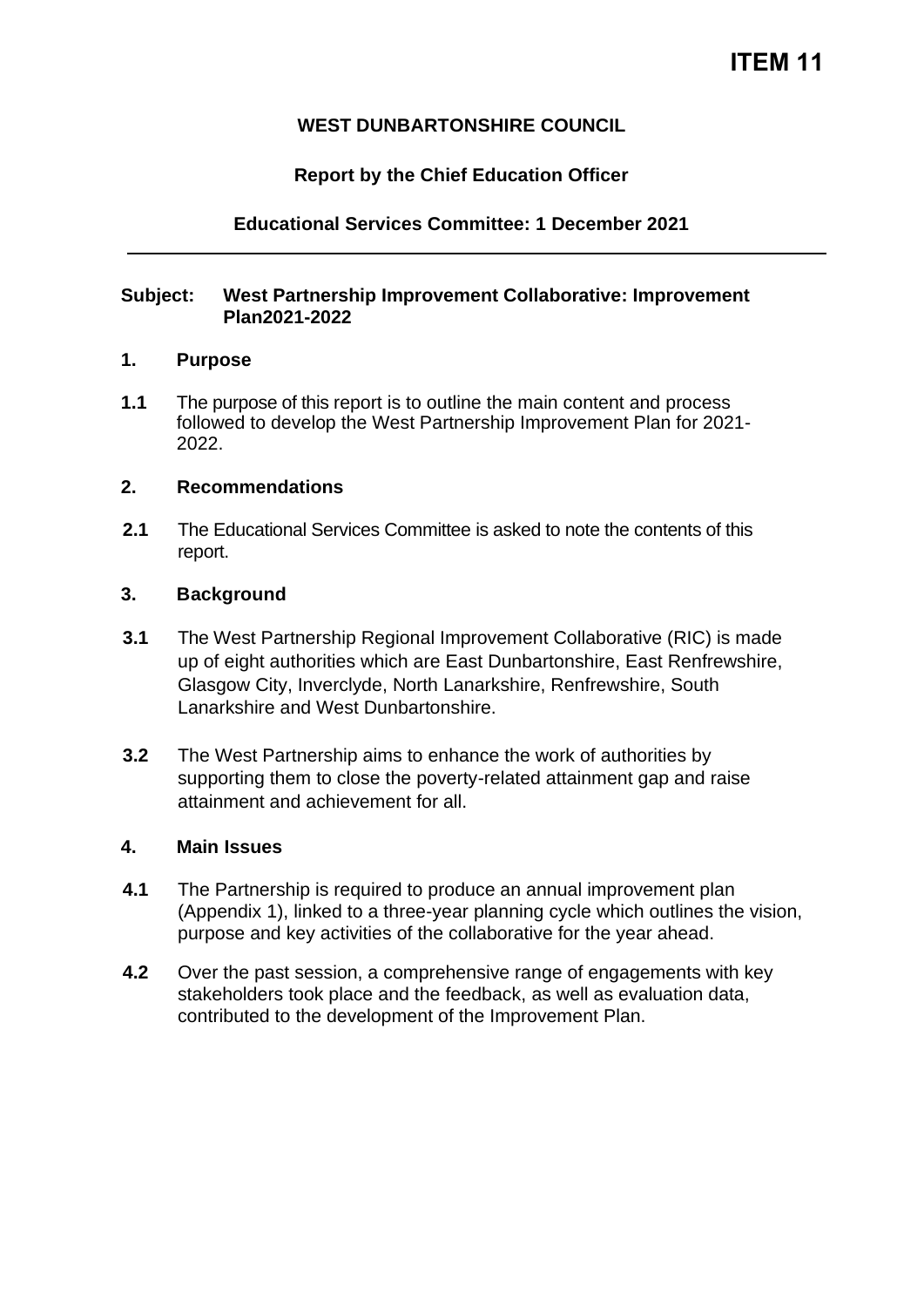- **4.3** This year, there are three main workstreams established to support and add value to the work of authorities. These are: Wellbeing for Learning; Leadership, Empowerment and Improvement; and Curriculum, Learning, Teaching and Assessment. The Partnership will work closely with local authorities, as well as with colleagues from Education Scotland and the Robert Owen Centre for Educational Change, to achieve key objectives set out for each workstream.
- **4.4** A renewed format will be introduced for the work of some of the West Partnership networked groups. These Specialist Networks meet with a common purpose to enhance the work of the local authorities in themed areas such as curriculum, additional support needs and digital learning. Renfrewshire are benefitting from the collaboration and support from the networks.
- **4.5** A revised plan has been included within this session which attempts to articulate more clearly: vision, values, purpose and priorities of The West Partnership. As the Partnership moves into a new 3-year planning cycle at the end of this session, there is an intention to develop this work further.
- **4.6** The plan was considered and endorsed at the last Glasgow City Region Education Committee on 24<sup>th</sup> August 2021 with the recommendation that each council area considers the plan through its own local governance arrangements.
- **4.7** The West Partnership's Evaluation Report 2020-2021 is the subject of a separate paper to that committee.

### **5. People Implications**

**5.1** There are no personnel issues.

# **6. Financial and Procurement Implications**

**6.1** There are no financial and/or procurement implications.

### **7. Risk Analysis**

**7.1** It was not necessary to carry out a risk assessment.

# **8. Equalities Impact Assessment (EIA)**

**8.1** There is no EIA impact.